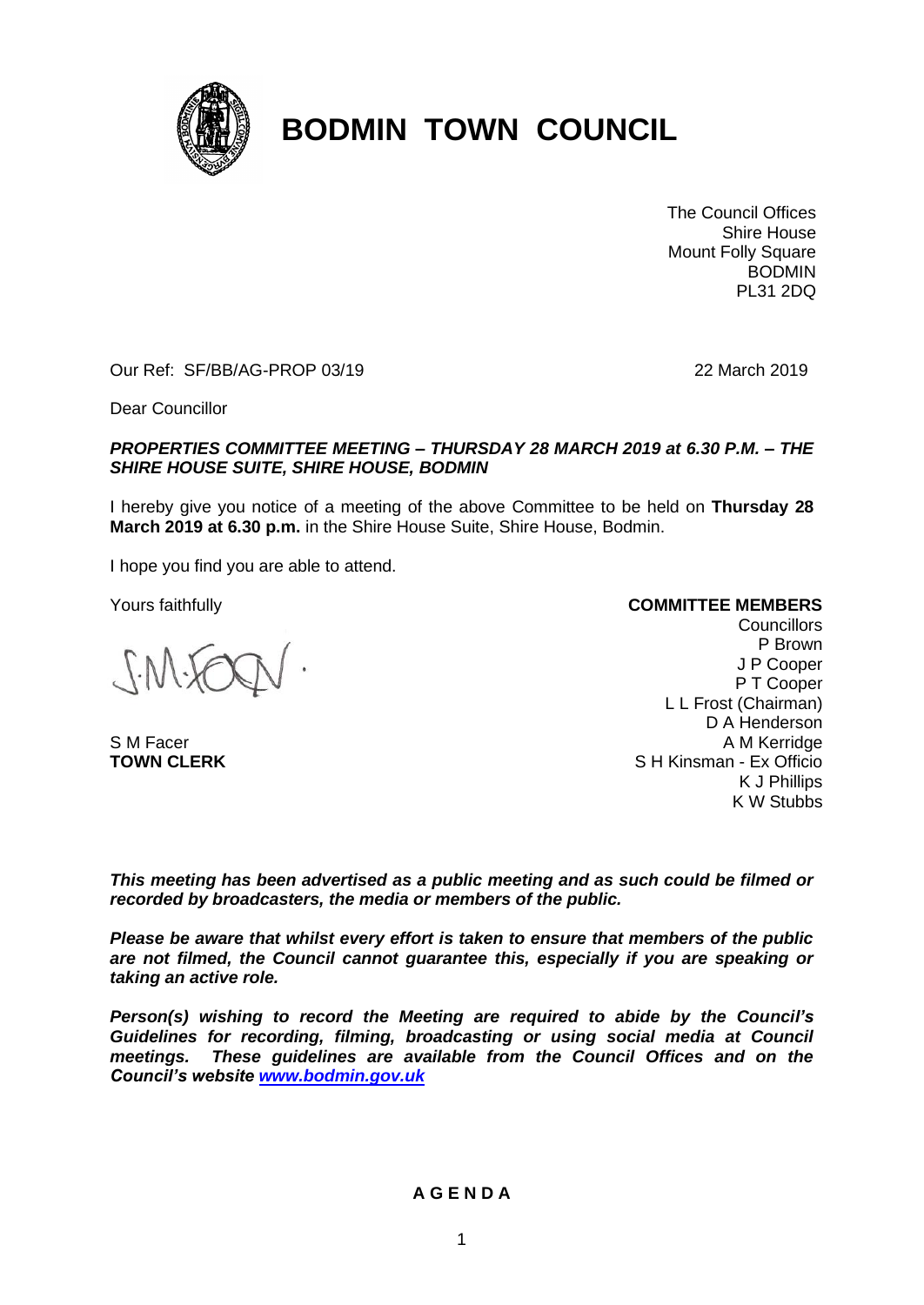## 1. **CHAIRMAN'S ANNOUNCEMENTS AND APOLOGIES**

- 2. Declarations of Interest Members to declare interests in respect of any item on the agenda;
- 3. **PUBLIC REPRESENTATION SESSION – An opportunity for local residents to make representations or ask questions relating to items on this agenda**. (Note: a maximum of 15 minutes will be allocated for this session and there will be a time constraint of 5 minutes per speaker);
- 4. To consider and, if approved, adopt the Minutes of the Properties Committee Meeting held on 21 January 2019 (copy enclosed);
- 5. Correspondence:
	- a) Email from South West Inflatable Theme Parks requesting use of Fair Park proposed dates of either Saturday 29 to Sunday 30 June or Saturday 6 to Sunday 7 July 2019 (copy enclosed);
	- b) Email from The Hugs Foundation requesting use of the Shire House Suite for a fundraising event on a Saturday or Sunday (copy enclosed);
	- c) Any other item of correspondence that the Chairman considers appropriate;
- 6. Update on the current status of key Council projects, to include:
	- a) Skate Park (item 19 refers);
	- b) Fair Park Toilets (copy report enclosed);
	- c) Site for new cemetery (copy report enclosed);
	- d) Machinery Shed on hold pending further information;
- 7. Cornwall Council Local Maintenance Partnership (LMP) 2019/20 to consider partnership with Cornwall Council for maintenance of Public Rights of Way (copy letter and information enclosed);
- 8. Explore by Bike Update on use of Priory Car Park Parks and Open Spaces Manager (POSM) to report;
- 9. Coldharbour Sports Pitches To update on works to Pavilion POSM to report (copy enclosed);
- 10. To consider enquiry relating to interim refilling of Rhind Street salt bins (copy email enclosed);
- 11. Beacon Monument survey report (copy to follow);
- 12. Shire House Working Party, to include:
	- a) Notes from interim meeting held on 6 March 2019 (copy enclosed);
	- b) Notes from meeting held on 12 March 2019 (copy enclosed);
- 13. Western Power Distribution to consider approval of wayleave agreement for proposed underground cable installation on land adjacent to Bodmin Jail (copy letter, notice and agreement enclosed);
- 14. Update on installation of Wallgate Handwash Facilities POSM to report (copy enclosed);
- 15. Risk Management Update (copy enclosed);